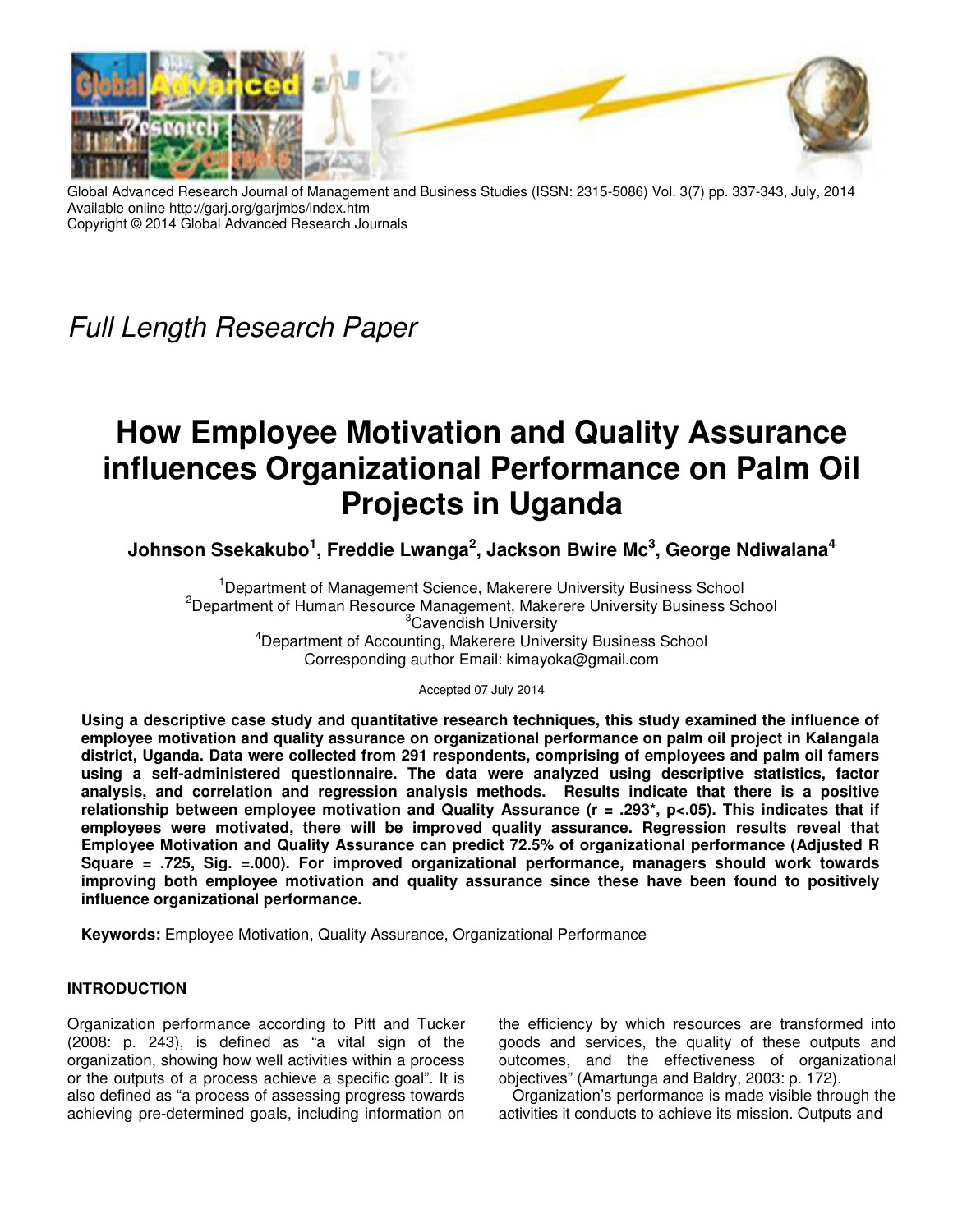their effects are the most observable aspects of an organization's performance (Anderson and Carden, 1999).

Anderson and Carden (1999) in their book entitled "Enhancing organizational performance" state that ideas about the concept of performance vary considerably. Each interest group or stakeholder may have an entirely different idea of what counts. For instance, administrators might define organization's performance in terms of the amount of money brought into the organization through grants, whereas a donor might define performance in terms of organization's beneficial impact on a target group.

Motivated employees are likely to produce quality products/ services through quality assurance and improve organization performance. Although the Vegetable Oil Development Project has continuously provided substantial technical backstopping and technical support to promote quality assurance for palm oil growing in Kalangala, there are recurring issues with crop quality leading to rejection of farmers' fresh fruit brunches averaging 3% against the acceptable rate of 2% and erratic fertiliser supplies up to 8 months of delay against the normal supply every three months of inputs leaving farmers disappointed and forcing them to turn to inferior third party purchases to fulfil their fertiliser requirements, The IFAD (December 2010). The report further noted that the level of remuneration is probably insufficient to retain current staff and raised concerns about staff safety in the field, particularly on water transport. This therefore raises interest in investigating why the quality assurance practices have not achieved the intended results.

The purpose of the study was to examine the influence of employee motivation and quality assurance on organizational performance in Uganda using the case of Kalangala palm oil project.

## **An overview of the palm oil project**

The palm oil project in Uganda was a product of the Government of Uganda's partnership with a privatesector operator, which has culminated into creation of one of the country's largest public-private partnerships (PPP). This project includes a unique partnership for smallholder development financed by IFAD. VODP has also supported farmers groups grow and process sunflower, which has contributed to oilseeds now being selected as one of the nine strategic crops for the country. Government of Uganda has also worked with USAID and Danida, which have worked directly with farmers' groups, including those under NAADS, and financed a number of activities focused on promoting field level PPPs between farmers' groups and millers to increase the supply of oilseed crushing material.

The Continued support for the development of the vegetable oil sub-sector presents many opportunities for rural development and poverty alleviation. Palm oil is the most productive and efficient oil crop in the world, with an average yield of refined oil of about 4.2 tons per ha per year compared to about 0.4-0.6 tons per ha for sunflower and soybean. Palm oil needs to be grown where there is adequate water (usually in areas of more than 1800 mm/annum rainfall or in some cases using irrigation) and relatively warm temperatures. Together with the need for the proper growing conditions, the high initial investment cost (about USD 5 000/hectare for 4 years not including the cost of land) constitute a barrier to entry.

The palm oil component has leveraged major foreign direct investment to produce domestically an essential food commodity while creating factory and plantation jobs as well as rural livelihoods for smallholder producers. The model of nucleus estate and smallholder development has provided for knowledge transfer while protecting and helping farmers to plant a previously unknown industrial crop.

The vertically-integrated model expressed in the private sector's publicity brings the efficiency of modern extraction techniques together with environmental safeguards, avoiding the negative consequences caused by smallholder processing (deforestation for fuel and pollution of water sources).

According to DeFond et al. (2005), Francis and Wang (2008) the association between assurance firm size (Big N versus non-Big N) and earnings quality depends upon the level of litigation risk imposed by a country's legal system. Aside from the legal system, however, crosscountry earnings quality may also be influenced by other factors which are difficult to control such as differences in national culture (Doupnik 2008; Morais and Curto 2009; Han et al. 2010). Two principles included in QA are: "Fit for purpose", the product should be suitable for the intended purpose; and "Right first time", mistakes should be eliminated. QA includes regulation of the quality of raw materials, assemblies, products and components, services related to production, and management, production and inspection processes. Quality is determined by the product users, clients or customers, not by society in general. It is not the same as 'expensive' or 'high quality'. Low priced products can be considered as having high quality if the product users determine them as such.

A study conducted in Hong Kong, Pounder (1999), developed organizational effectiveness criteria, which reflected expectations from organization management,<br>applicable across production institutions. The applicable across production institutions. The organizational effectiveness model comprised four effectiveness criteria, namely:

*1. Productivity -* efficiency. This refers to behavior that reflects the extent to which leadership is concerned with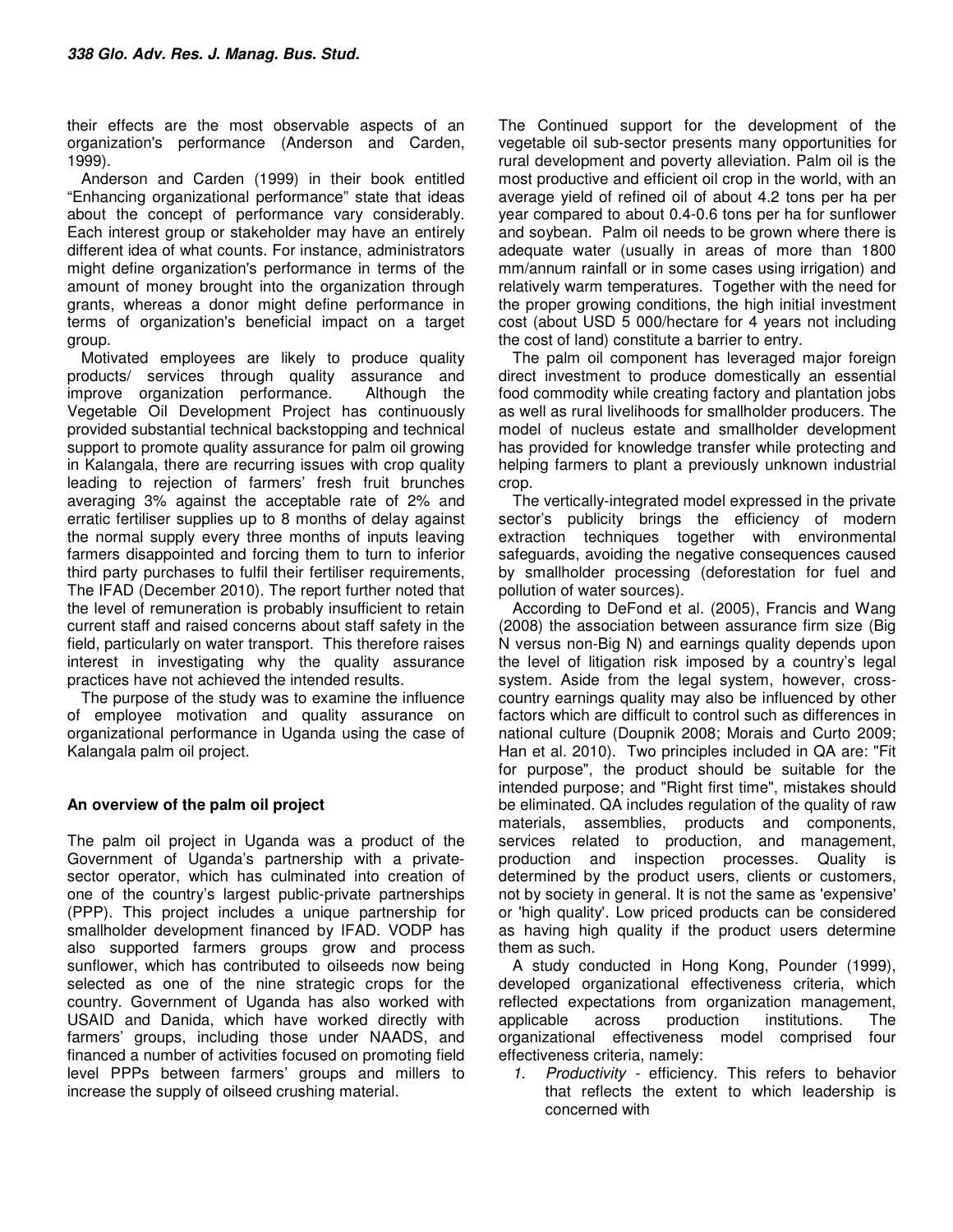#### **Table 1.** Sample Size determination

| Category     | <b>Staff Population</b> | Sample size |
|--------------|-------------------------|-------------|
| Staff        | 20                      | 10          |
| Farmers      | .173                    | 290         |
| <b>Total</b> | 1.193                   | 300         |

Source: Krejcie and Morgan 1970

#### **Table 2.** Quality assurance enforcement frequency

|                                               |                          |          | <b>Respondent Category</b> |         |       |
|-----------------------------------------------|--------------------------|----------|----------------------------|---------|-------|
|                                               |                          |          | Staff                      | Farmers | Total |
|                                               | Always                   | Count    | 4                          | 151     | 155   |
|                                               |                          | Column % | 40.0%                      | 52.1%   | 51.7% |
| which<br>with<br>the<br>Frequency<br>enforces | <b>Quality</b> Sometimes | Count    | 5                          | 113     | 118   |
| organization<br>Assurance Policies            |                          | Column % | 50.0%                      | 39.0%   | 39.3% |
|                                               | Rarely                   | Count    |                            | 26      | 27    |
|                                               |                          | Column % | 10.0%                      | 9.0%    | 9.0%  |
|                                               | Count                    | 10       | 290                        | 300     |       |
| Total                                         | Sample %                 | 3.3%     | 96.7%                      | 100.0%  |       |

Source: Primary data

the quantity of what it produces and the cost of production.

*2. Cohesion.* This refers to behavior that reflects the extent to which it is concerned with staff morale, interpersonal relationships, teamwork and sense of belonging.

*3. Information management –* communication. This refers to ability of the leaders to distribute timely and accurate information needed by its stakeholders to do their jobs.

*4. Planning- goal setting:* This aspect of an organization's performance has to do with behavior that reflects the extent of its ability to set goals and objectives and systematically plan for the future.

The effectiveness of employee behavior within organizations and the effectiveness of their performance are referred to in this paper as organizational effectiveness. The studies by Weese (1996) and Lim and Cromartie (2001) recognized that a significant indirect relationship exists between leadership and organizational effectiveness. Changes in an organizational strategy bring about new management challenges which, in turn require new strategies to be successfully implemented. To guarantee that standards and quality of educational provisions are being maintained in the universities, will require that management understands the new challenges and effectively restructure the organizations to achieve the expected outcomes. Organizational

effectiveness is therefore necessary for managers to guarantee provision of quality products/ services. Based on the four critical indicators of organizational effectiveness discussed above, this study sought to establish how effectively organization managers in selected organizations in Kenya have played their role in quality assurance.

## **Employee motivation, Quality assurance and organizational performance**

Brown and Pinello (2007) document that companies are less likely to manage earnings upward to meet or beat analyst forecasts in annual vis-à-vis interim reporting periods and Jiang and Menon (2010) link the higher quality of fourth-quarter earnings vis-à-vis interim earnings to the annual audit. This finding suggests that assurance firms of all sizes provide higher quality services when faced with greater litigation risk, providing support for the litigation-based theory of service quality. Second, we extend research documenting that annual earnings audited by larger assurance firms exhibit higher earnings quality than those audited by smaller assurance firms (Becker et al. 1998; Francis et al. 1999) by showing that interim earnings reviewed by larger assurance firms also exhibit higher earnings quality than those reviewed by smaller firms. Since litigation risk is very low for interim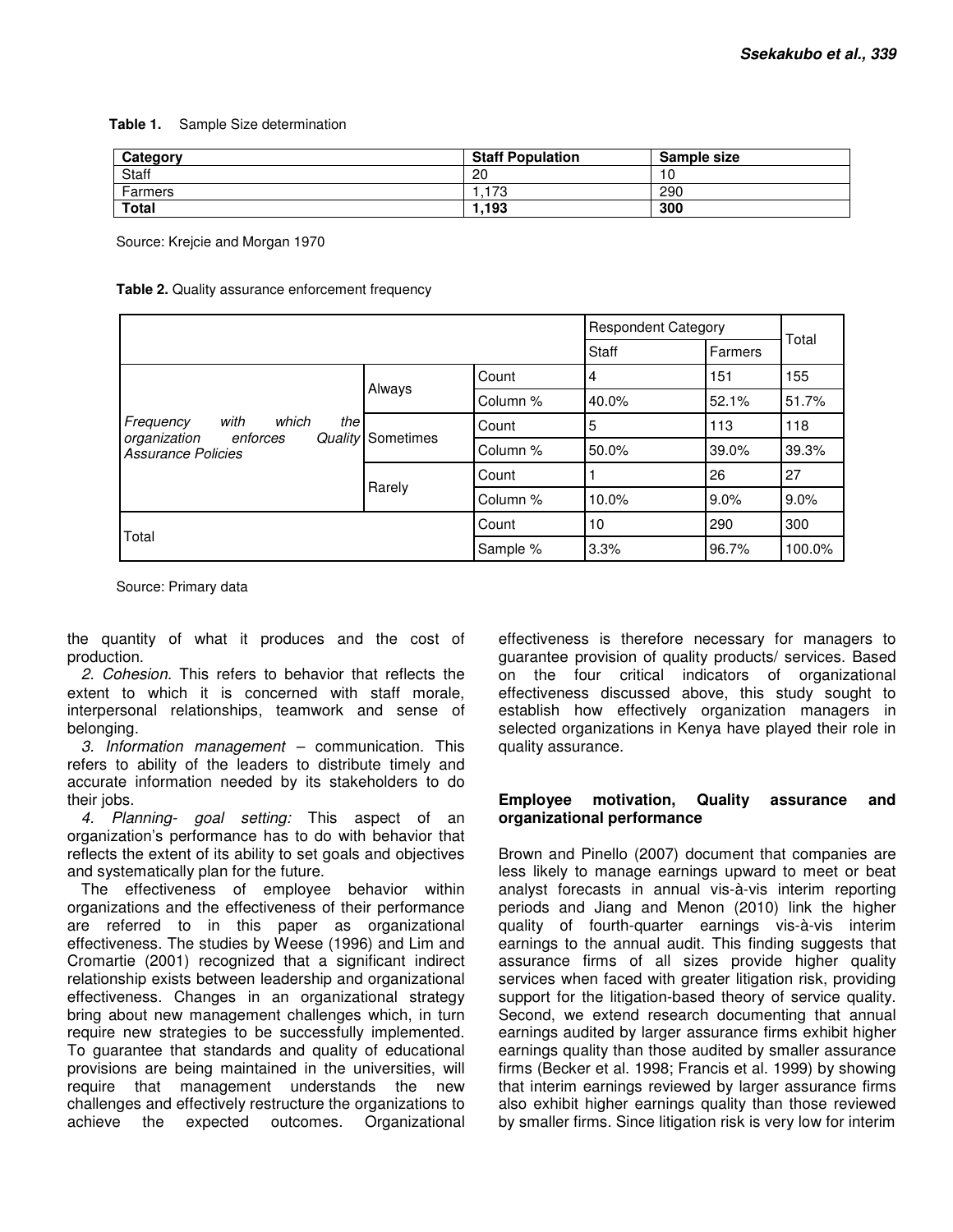**Table 3.** Factor Analysis for Organization Performance

|                                                                                                         | Productivity | Management<br>Funds |
|---------------------------------------------------------------------------------------------------------|--------------|---------------------|
| Our farmers' base has increased for the last 5 years.                                                   | .730         |                     |
| Our project has achieved most of its important goals.                                                   | .650         |                     |
| Our ffbs sales volume to OPUL has increased over the years.                                             | .920         |                     |
| The volume of our assets has increased over the years.                                                  | .781         |                     |
| We have more acreage of oil palm gardens that have been opened up since the commencement of<br>project. | .831         |                     |
| The volume of FFBs collected from farmers has increased over the last 5 years                           | .683         |                     |
| There has been an immense expansion of our project activities from its earlier initial size.            | .731         |                     |
| The number of farmers we serve has increased over the years.                                            | .628         |                     |
| The number of employees and farmers we are dealing with has increased over the years                    | .696         |                     |
| Our loan funds from IFAD have increased since last year.                                                |              | .765                |
| Excess funds (management fees) for future operations have risen over years.                             |              | .801                |
| We have captured the largest share of Kalangala residents into oil palm growing.                        |              | .623                |
| Eigen Value                                                                                             | 4.162        | 1.579               |
| Variance%                                                                                               |              | 59.453 22.555       |
| Cumulative %                                                                                            |              | 59.453 82.008       |

Source: Primary data

review services, this finding provides support for theories that larger firms engage in higher quality assurance services to protect their brand reputation (Barton 2005; DeAngelo 1981; Firth 1993; Moizer 1997; Weber et al. 2008; Francis and Wang 2008).

Using annual data, Boone et al. (2010) find that audit quality does not differ between big firms and national firms during 2003-2006. Boone et al. (2010) found out that a longer sample period presents evidence of significant differences in service quality between Big N and national firms when conducting both annual and interim attest services.

#### **Research Design**

The research design was case study, descriptive and used both quantitative and qualitative techniques. Qualitative tools were largely used in the research because of necessity to arrive at conclusions about the relationships of the study. On the other hand, quantitative data was collected and analyzed in order to get in depth

understanding of how the variables under the study impact the overall organizational performance.

## **Study Population**

The study population included staff of Kalangala Palm oil Growers' project under The Vegetable Oil Development Project and farmers from Kalangala district. The number of employees was 20 at the project and 1,173 farmers participating in producing palm oil

## **Sampling and Sample Design**

The population was stratified according to the knowledge and skills each possess. Within each category, purposive sampling technique was used to select employees with management experience and knowledge about the subject area. Simple random sampling was used to collect samples from all the six palm oil blocks of Kalangala District.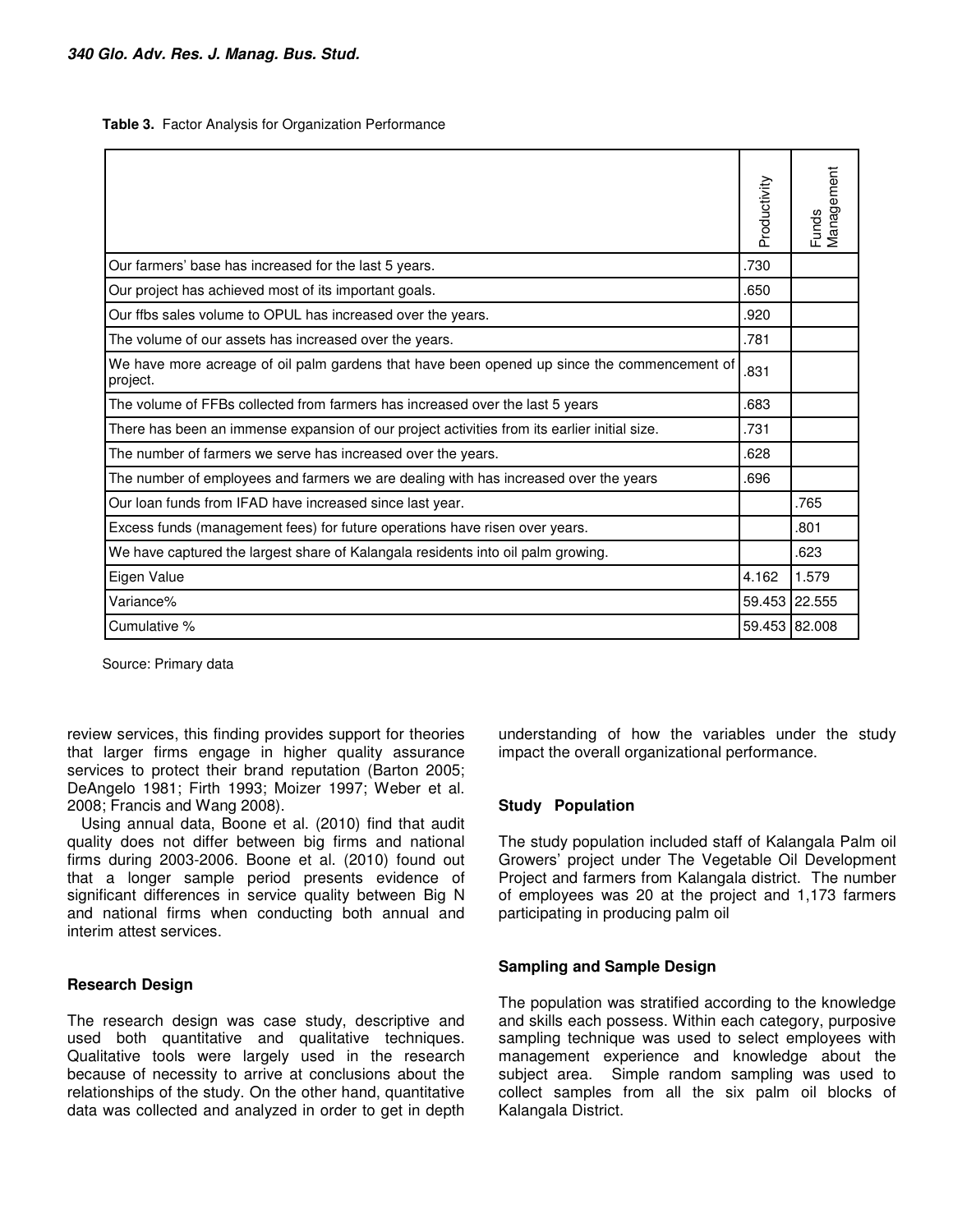## **Table 4.** Correlation results

|                                                             | Job<br>Satisfaction | Employee<br>Motivation | Quality<br>Assurance | Organization<br>Performance |  |
|-------------------------------------------------------------|---------------------|------------------------|----------------------|-----------------------------|--|
| <b>Employee Motivation</b>                                  | $.381**$            | 1.000                  |                      |                             |  |
| <b>Quality Assurance</b>                                    | $.431**$            | .293*                  | .000                 |                             |  |
| Organization Performance                                    | $.479**$            | $.618**$               | $.802**$             | 1.000                       |  |
| ** Correlation is significant at the 0.01 level (2-tailed). |                     |                        |                      |                             |  |
| * Correlation is significant at the 0.05 level (2-tailed).  |                     |                        |                      |                             |  |

Source: Primary data

|  | Table 4. Regression analysis |  |
|--|------------------------------|--|
|  |                              |  |

|       |                                                     | Unstandardized Coefficients |            | <b>Standardized Coefficients</b> | T      | Sig. |
|-------|-----------------------------------------------------|-----------------------------|------------|----------------------------------|--------|------|
| Model |                                                     | B                           | Std. Error | <b>Beta</b>                      |        |      |
|       | (Constant)                                          | .684                        | .169       |                                  | 4.054  | .000 |
|       | <b>Employee Motivation</b>                          | .436                        | .068       | .409                             | 6.458  | .000 |
|       | <b>Quality Assurance</b>                            | .828                        | .082       | .662                             | 10.120 | .000 |
|       | <b>Dependent Variable: Organization Performance</b> |                             |            |                                  |        |      |
|       | R Square                                            | .802                        |            |                                  |        |      |
|       | Adjusted R Square                                   | .725                        |            |                                  |        |      |
|       | <b>F</b> Statistic                                  | 79.798                      |            |                                  |        |      |
|       | Sig.                                                | .000                        |            |                                  |        |      |

Source: Primary data

## **Sample Size**

The sample size was based on Krejcie and Morgan (1970) table. The study population of 1,193 will have a sample size of 291 respondents from staff and farmers. However, this sample was rounded up to 300 respondents table 1 shows the study sample.

## **FINDINGS**

Data were gathered to examine the frequency within which the project enforced quality assurance. The results in table 2 below highlight the frequency with which the organization enforced Quality Assurance Policies

Table 2 above shows responses of respondents when they were asked to comment on the frequency with which the project enforces quality assurance, 51.7% said that the project always enforces quality assurances, 39.3% said sometimes while 9.0% said the project rarely enforces quality assurance policies.

## **Factor Analysis for organization Performance**

Results for the analysis of organizational performance are indicated below. Table 3 shows factor analysis results for organizational performance.

Table 3 above shows that productivity explains 59.45% while funds management explains 22.56% of organizational performance. The vital factors to address under productivity include; increase in the farmers' base (.730), increase in ffbs sales to OPUL (.920), increment in acreage under oil palm (.831), and increment in ffbs collection from farmers (.683), increase in the number of farmers served (.628) and increment in the number of employees (.696). The important factors to address under funds management are; increment in IFAD loan funds to the project (.765), rise in management fees for future operations (.801) and share of Kalangala residents growing oil palm (.623).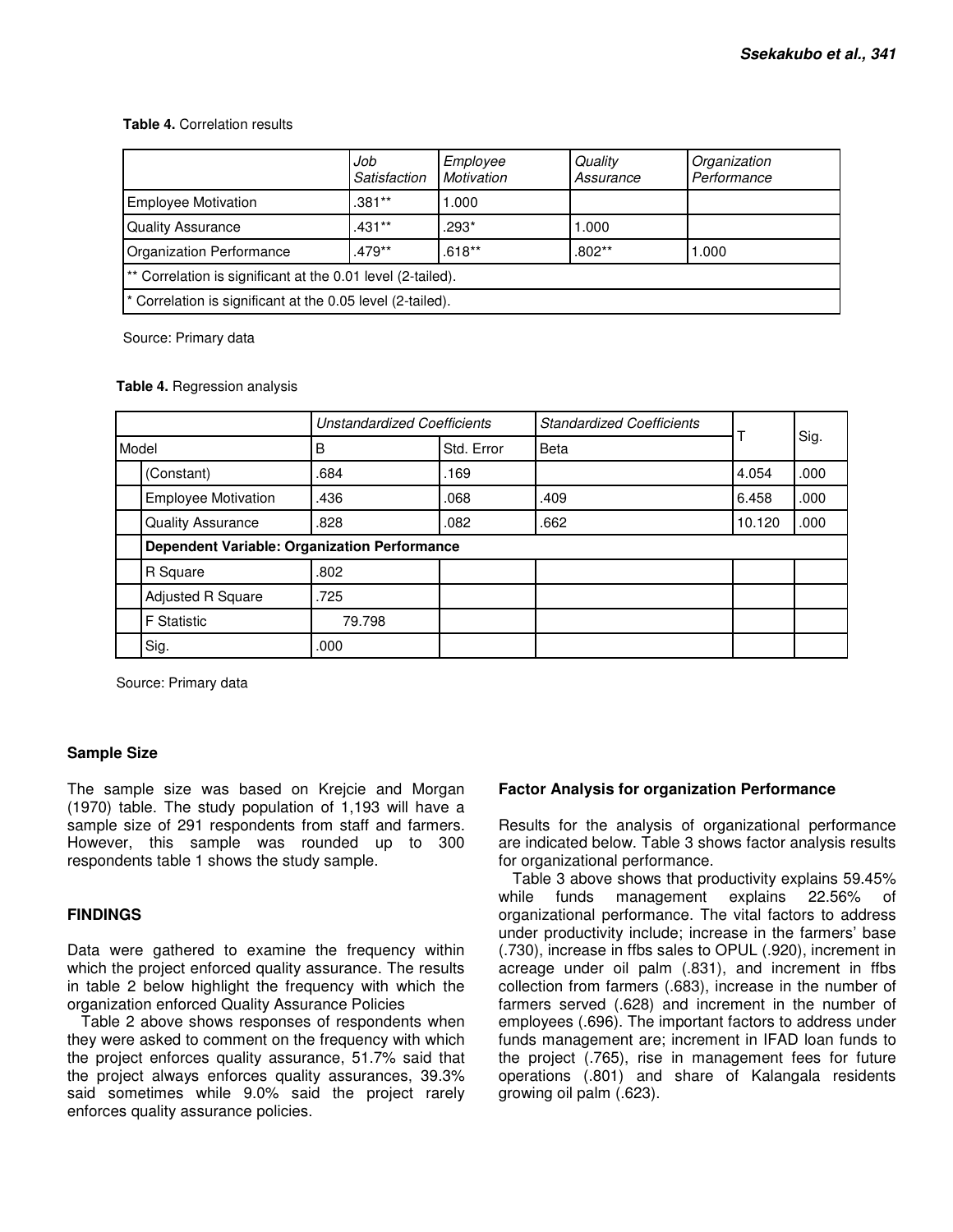#### **Correlation results for the study variables**

Correlation analysis was used to examine the relationship between the three study variables as seen in table 4.

Results in table 4 show a positive relationship between employee motivation and Quality Assurance (r = .293\*, p<.05). This indicates that if employees were motivated, there will be improved quality assurance.

# **REGRESSION RESULTS**

Regression analysis was used to examine the nature of relationship between the independent and the dependent variables. Table 5 shows the results.

Regression results in table 4 reveal that Employee Motivation and Quality Assurance can predict 72.5% of organizational performance (Adjusted R Square  $= .725$ ). Regression model was also significant (Sig. =.000).

# **DISCUSSION OF FINDINGS**

This section presents a discussion of findings in relation to literature.

# **Organizational Performance**

The research shows that productivity explains 59.45% while funds management explains 22.56% of organizational performance. For any organization to be seen performing, it should first show results and then provide management for funds. To measure productivity, there is need to show; increase in the farmers' base, increase in ffbs sales to OPUL, increase in acreage under oil palm, increment in ffbs collection from farmers, increase in the number of farmers served, and increment in the number of employees. The important factors to address under funds management are; increment in IFAD loan funds to the project, rise in management fees for future operations and share of Kalangala residents growing oil palm.

## **Employee Motivation**

The research shows that work environment explains 44.46% of employee motivation, cooperation explains 23.80% and facilitation explains 12.94%. For any organization to motivate employees, most efforts should be put on work environment, and then cooperation and facilitation. The important factors to address under work environment are; differences in staff salaries, working conditions, fair and transparent promotions, and appreciation for extra ordinary performance. Cooperation

should be handled by addressing; working relation with workmates, matching responsibilities and remuneration and management helping employees to solve personal problems. The important factors under facilitation are; non financial motivation and adequate facilitation for expected work.

## **Employee Motivation and Quality Assurance**

The results show a positive relationship between employee motivation and Quality Assurance ( $r = .293$ <sup>\*</sup>, p<.05), which means that if employees were motivated, there will be improved quality assurance, due to the fact that motivating employees through allowing them to make decisions about products that meet acceptable standards when selecting farmers' fruits encourages leads to more vigilance and improved enforcement of quality assurance.

# **CONCLUSION**

Quality assurance is a continuous process by which an institution can guarantee that standards and quality of its products/ service provisions are being maintained or enhanced (Standa 2008). A study that examined the problems of leadership within a university concluded that one of the most difficult challenges that leaders within universities face is that they must take responsibility for systems that provide assurance of quality teaching, research and community services within rapidly changing environment, despite bureaucratic structural context dominated by process mentality (QUT 1994). As Ndeithu (2007); the quality assurance regulatory body in Kenya (Commission of Higher Education) recognizes that quality assurance is primarily the responsibility of individual universities (Standa 2008).

Individuals are constantly presented with different life situations, such as new job, payment and work conditions. Motivation becomes difficult to apply because the experience base is not strong enough to drive a recycling of the motivation process (Armstrong, 2006**).**The motivation process is itself constrained by the acceptance that organizations do not exist or operate in a vacuum. The fact that they are open systems which function within a larger super-structures means that elements in the external environment will always play a limiting role on their operations and the goals they set, both for themselves and the workers (Hirsch and Gellner, 2001). Because the organizational managers are under constant pressure to "deliver", they may find constant pressure to "deliver", they may find Operationalizing the principle of setting difficult, but achievable goals for workers a discrete and unsustainable venture, especially when the goals set by workers do not exactly match the expectations and demands of the organizational stakeholders and end up